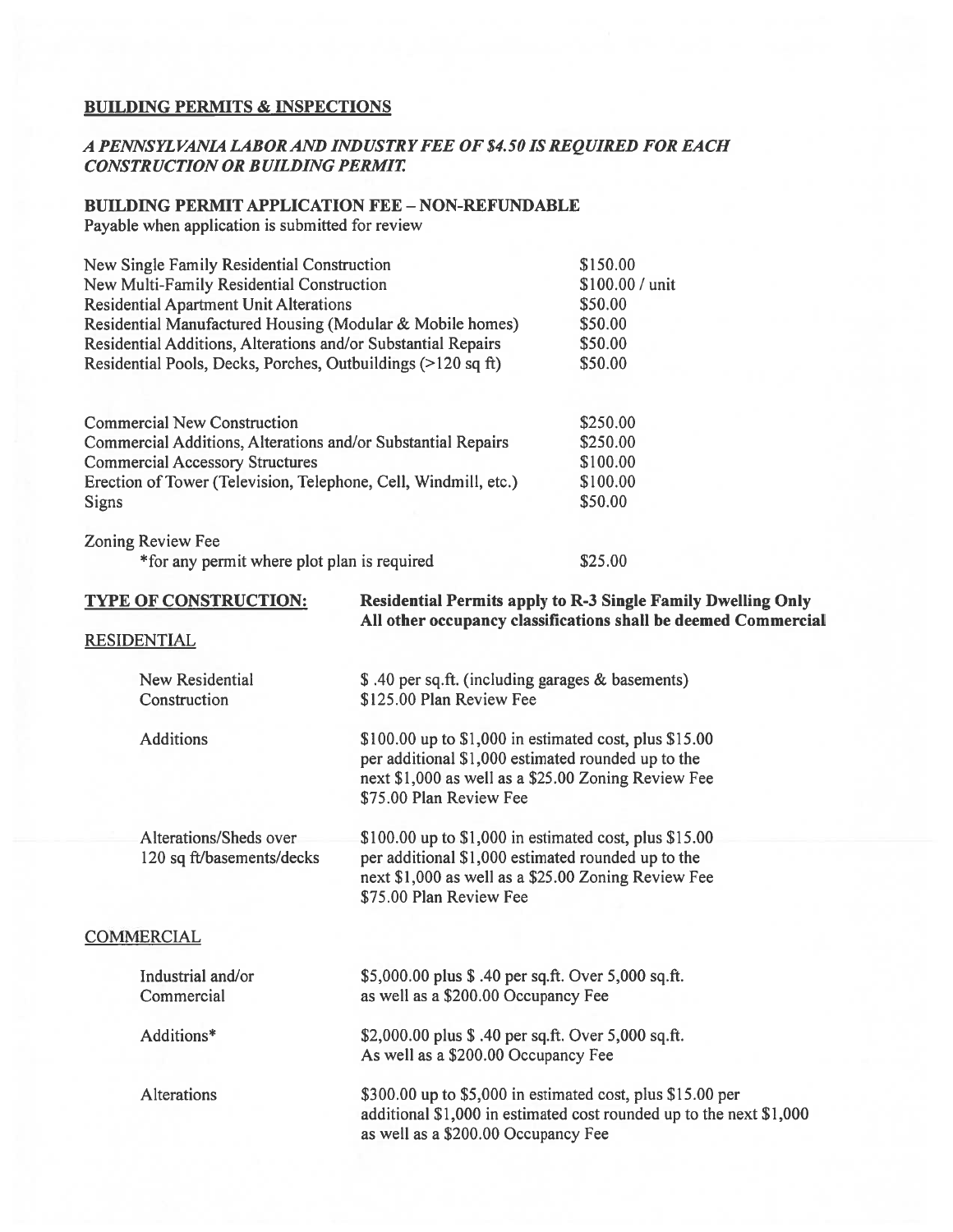# MISC.

| Demolition                                          | Residential - \$100.00<br>Commercial - \$100.00 plus 2% of total cost                                                                                                                                                                                      |
|-----------------------------------------------------|------------------------------------------------------------------------------------------------------------------------------------------------------------------------------------------------------------------------------------------------------------|
| Fences                                              | \$75.00 plus Zoning Review Fee, if applicable                                                                                                                                                                                                              |
| Generators                                          | \$25.00 plus Zoning Review Fee, if applicable<br>electric permit and plumbing permit required, if applicable                                                                                                                                               |
| Home Occupation                                     | \$100.00                                                                                                                                                                                                                                                   |
| Permit Transfer Fee                                 | \$50.00                                                                                                                                                                                                                                                    |
| Re-Inspection Fee                                   | \$50.00                                                                                                                                                                                                                                                    |
| Replacement Doors/<br>Windows, no structural change | \$100.00                                                                                                                                                                                                                                                   |
| Re-Roofing Residential<br>Commercial                | \$100.00<br>\$100.00 up to \$5,000 in estimated cost, plus \$10.00 per<br>additional \$1,000 estimated cost rounded up to the next \$1,000                                                                                                                 |
| Road Opening Permit                                 | See Department of Highway Occupancy fee schedule                                                                                                                                                                                                           |
| Siding                                              | \$100.00                                                                                                                                                                                                                                                   |
| Sheds $-$ Up to 120 sq.ft.<br>including gazebos     | \$75.00 plus Zoning Review Fee, if applicable                                                                                                                                                                                                              |
| <b>Solar Panels</b>                                 | \$100.00 up to \$1,000 in estimated cost of job (minus solar panels),<br>plus \$15.00 per additional \$1,000 estimated rounded up to the<br>next \$1,000 as well as a \$25.00 Zoning Review Fee<br>\$75.00 Plan Review Fee (electric permit also required) |
| <b>Temporary Tent</b>                               | \$100.00                                                                                                                                                                                                                                                   |
| Temporary Event Permits<br>(Carnivals/Fairs)        | \$100.00                                                                                                                                                                                                                                                   |
| <b>OCCUPANCY PERMITS</b>                            |                                                                                                                                                                                                                                                            |
| <b>Occupancy Permits</b>                            | $$100.00 - New Residental$<br>\$200.00 - New or Altered Commercial<br>$$100.00 - Residental Resale$                                                                                                                                                        |
| Non-Owner Occupied<br>Dwellings                     | \$50.00 - Per house, townhouse, and/or apartment<br>\$50.00 - Yearly Inspection of Common Area                                                                                                                                                             |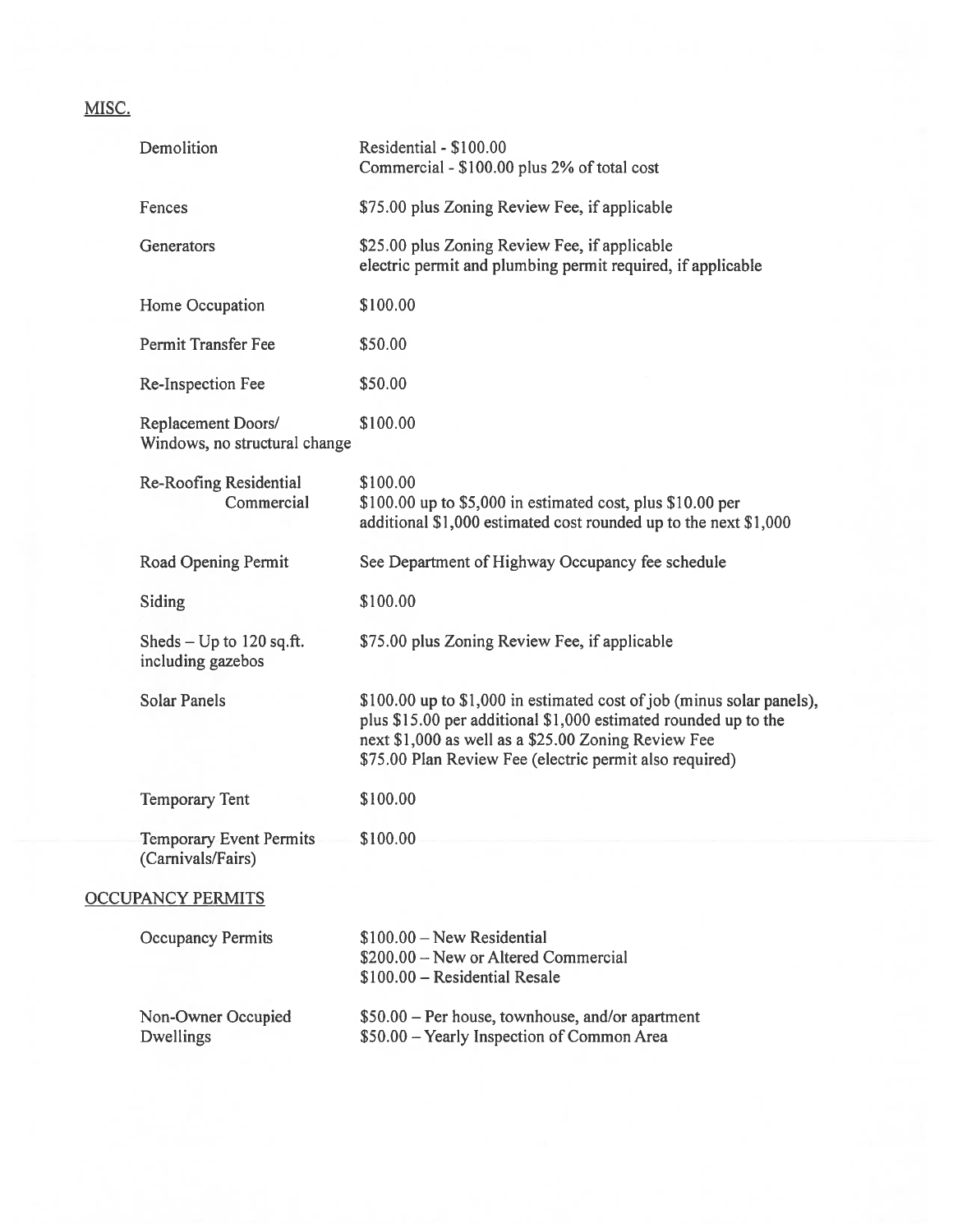| <b>ELECTRIC PERMITS</b><br><b>Electric Permits</b>                 | Residential - \$50.00 plus review and inspection fee<br>Commercial - \$100.00 plus review and inspection fee                                                                                       |
|--------------------------------------------------------------------|----------------------------------------------------------------------------------------------------------------------------------------------------------------------------------------------------|
| <b>MECHANICAL PERMITS</b><br><b>Mechanical Permit</b>              | Residential $-2%$ of total cost<br>Commercial $-3$ % of total cost<br>Commercial – cost exceeding 5,000,000. will be 1 % of total cost                                                             |
| <b>PLUMBING PERMITS</b><br><b>Plumbing Permit</b>                  | Residential (including repairs/replacement)<br>\$50.00 plus \$10.00 per trap/fixture                                                                                                               |
|                                                                    | Commercial (including repairs/replacement)<br>\$200.00 plus \$15.00 per trap/fixture                                                                                                               |
| <b>SEWER SYSTEM</b><br><b>Sewer Permit</b>                         | per UTMA Resolution # 2012-02<br>Residential Unit Tapping Fee - \$4651.01 plus \$294.00 Lateral Fee                                                                                                |
| Sewer System Inspection                                            | Sewer Main A&I Fee - \$4.46/lineal foot<br>Sewer Manhole A&I Fee - \$60.00/manhole                                                                                                                 |
| <b>SIGNS</b><br>Signs – up to $&$<br>including 12 sq.ft.           | \$100.00 plus Zoning Review Fee, if applicable                                                                                                                                                     |
| $Sigma - over 12 sq. ft.$                                          | \$100.00 plus \$5.00 for each additional sq.ft. and<br>Zoning Review Fee, if applicable                                                                                                            |
| Signs - Illuminated                                                | \$60.00 lighting review fee (plus additional review fees if necessary)                                                                                                                             |
| <b>SPRINKLER/FIRE PERMITS</b><br>Fire Suppression<br><b>System</b> | $$100.00 - 1-25$ heads<br>$$150.00 - 25-50$ heads<br>$$150.00 + 1\%$ of total cost – over 50 heads                                                                                                 |
| Fire Alarm / Monitoring<br><b>Systems</b>                          | 2 % of total cost                                                                                                                                                                                  |
| STORMWATER, SEDIMENTATION & EROSION CONTROL                        |                                                                                                                                                                                                    |
| <b>Stormwater Permit</b>                                           | \$100.00 plus Zoning Review Fee, if applicable, required for 400 sq.ft. of<br>additional impervious coverage, as well as any engineering<br>review fee of additional impervious over 1,000 sq. ft. |
| Earth Disturbance/<br><b>Retaining Walls/Grading</b>               | \$100.00 plus Zoning Review Fee, if applicable, as well as<br>engineering review fee for any wall over 4 ft. in height or                                                                          |

on existing properties grading involving movement of over 50 yards of earth or any change in drainage pattern